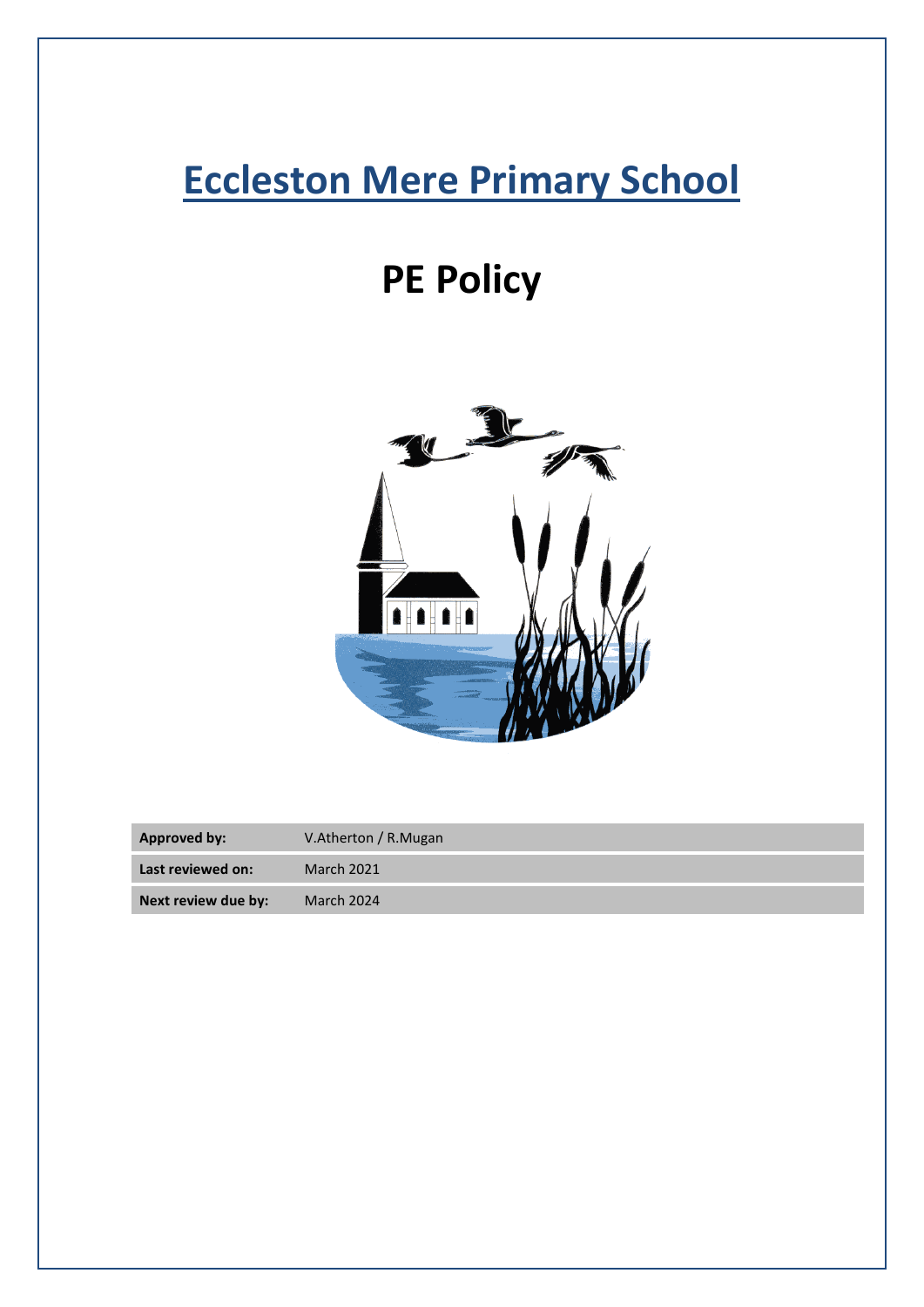## **Intent Statement**

At Eccleston Mere, PE enables children to develop their confidence, perseverance, and team-spirit. We believe that children must engage in a programme of PE that encourages fitness, improves their strength and promotes a healthy lifestyle. This allows pupils to gain a sense of achievement and develops self-esteem through the demonstration of positive attitudes towards themselves and others.

- To promote enjoyment of movement and performance.
- To establish self-esteem, confidence and teamwork and a desire to continue with physical activity throughout life.
- To give children a greater understanding of themselves and their physical capabilities.
- To develop personal qualities of fairness, commitment, enthusiasm and healthy competition.
- To develop an awareness of safety.
- To acquire and develop skills.
- To be able to select and apply skills and tactics.
- To acquire a knowledge and understanding of fitness and health.
- To be able to evaluate and improve your own performance and the performance of others.

## **Effective Teaching in EYFS/ KS1/ KS2**

In planning and delivering lessons, teachers will have due regard for the following:

- The setting of suitable learning challenges.
- The large range of abilities at Eccleston Mere (from those with complex needs to those with particular gifts and talents).
- Overcoming potential barriers to learning for individuals and particular groups.
- Supervision levels and levels of risk associated with activities being carried out.

## Key Stage 1

- Invasion Games
- **Gymnastics**
- **Dance**
- Judo
- Net and wall games
- Fielding and striking games
- Yoga

## Key Stage 2

- Invasion Games
- **Gymnastics**
- Dance
- **Swimming**
- Fielding and striking games
- Yoga
- Net and wall games
- Judo
- **Athletics**
- Outdoor adventure activities

Children will participate in at least two hours of structured curriculum PE each week.

At Eccleston Mere we follow the PE Passport scheme which provides clearly differentiated lesson plans for all areas of PE. Videos are also available to demonstrate parts of each lesson. The PE lessons taught from the above schemes will be delivered with due regard to health and safety principles outlined in the 'Safe Practice in Physical Education and School Sport' (Association for Physical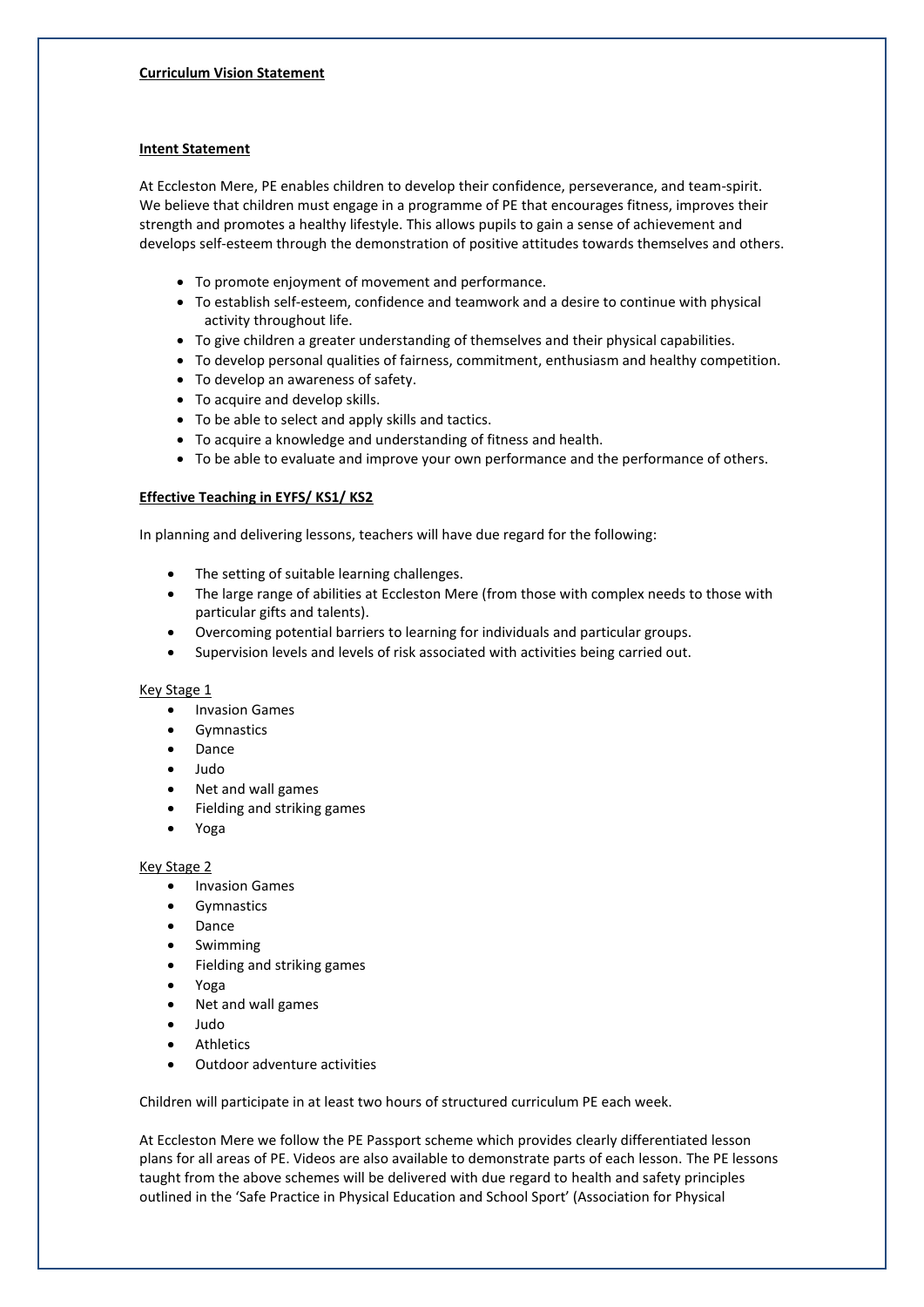Education, 2012 ed.) guidelines, alongside the school indoor and outdoor risk assessment documents (see Appendix 1 & 2).

#### **Supervision**

Supervision must be adequate and will relate to the age maturity expected behaviour and mental and physical abilities of the pupils.

Teachers are responsible for:

- Delivering PE lessons (if a specialist coach is delivering the lesson teachers will be present to benefit from CPD)
- School coaches
- Providing the appropriate level of supervision
- Adopting physical activities to take into account specified medical condition
- Assessment and planning

Appropriate support will be provided for all NQT's in line with National Teacher Training guidelines.

Any trainee teaching Physical Education in school will work under the supervision of the class teacher.

#### **Dress**

Due to COVID restrictions, children are expected to attend wearing their PE kits. Children must wear the correct kit for all sessions. School recommends:

- Shorts or tracksuit pants
- T-shirt
- Pumps
- Hooded top or fleece
- Trainers for outside/cold weather
- No jewellery is to be worn

#### For swimming:

- Boys swimming trunks (not shorts)
- Girls swimming costume (not bikini)
- Long hair should be tied back
- No jewellery is to be worn

Staff should be dressed appropriately.

#### **Non-participants**

Procedures for non-participants; forgotten kit, medical problems or injuries:

- All children should participate in physical activities as far as is possible.
- A note signed by a parent or guardian is expected if a child is unable to participate.
- Non-participants should be encouraged to take an active role, e.g. refereeing, timekeeping, scoring, evaluation etc.

#### **Weather**

All outdoor lessons, particularly across Key Stage 2, will be delivered wherever possible (except in extreme weather conditions). PE related activities may be conducted in the classroom environment, e.g. internet activities, worksheets, sports posters, topics relating to sport etc. Wherever possible, the school hall will be made available in wet weather. The school field/playground is to be assessed prior to the lesson to determine suitability for the activity. It should be reassessed throughout the lesson should weather conditions change.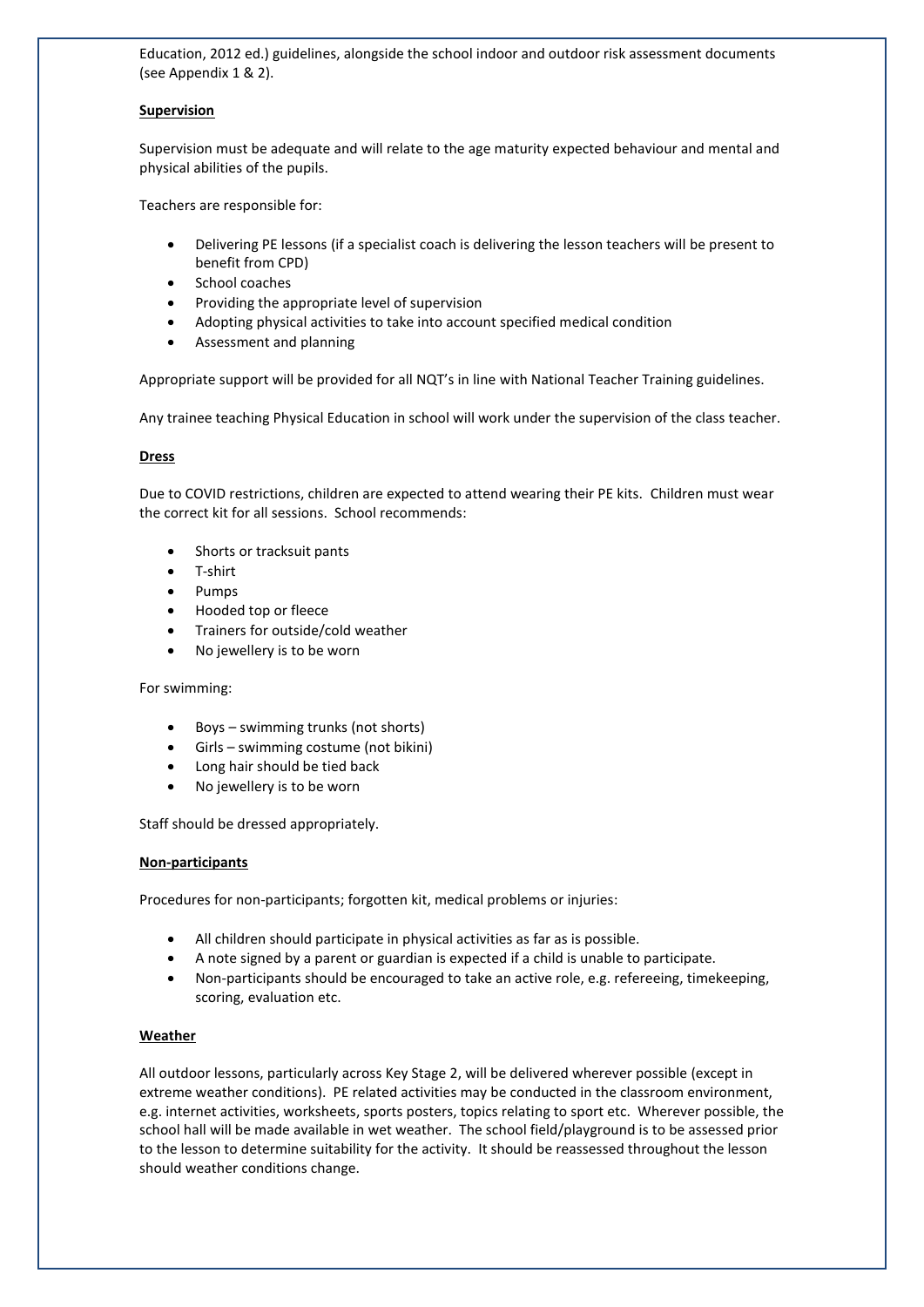During periods of hot weather, teachers should monitor the student for signs of heat exhaustion, manifested by symptoms such as headaches.

## **PE Safety**

- Children are trained from Reception class to get out and put away apparatus safely and correctly.
- The teacher is responsible for ensuring apparatus is correctly erected and safe.
- The teacher should ensure that there are no hazards in the hall and outdoor environment during PE lessons (see Appendix 1 – Indoor Risk Assessment).
- Children should not use or move apparatus without supervision.
- The teacher should be in a position where the whole class can be observed.
- Children should work quietly and listen with attention to instructions.
- Report any accidents to the Head Teacher immediately.
- Refer to the Health and Safety Policy for further information procedures for accidents.
- Teachers should teach safety as well as teaching safely.

#### **Use of specialist coaches**

- Support for extra curricular activities may be provided by qualified coaches, parents and/or volunteers. Any adults working with children will have the necessary clearance and have explained their duty of care.
- In accordance with school policy and healthy schools supportive partner's checklist, induction and appropriate checks will be carried out. All visitors to school involved in physical education will have access to school induction documentation which contains safety information. In the initial meeting, they will be expected to complete and sign a LA supportive partnership checklist, a school/club agreement and they will be given a copy of the PE policy to enable them to adhere to the school's aims and expectations.
- Health and safety guide 'Safe Practice in Physical Education and Sport 2012' is available in the Head Teacher's office.

#### **How work is evidenced**

Photographic and video evidence will be collated using the PE Passport app to support the end of unit assessment judgements.

## **Parental consent will be sought when using digital photographs of children at Eccleston Mere, in line with the school policy.**

#### **Assessment**

Whilst class teachers are responsible for the assessment of PE, specialist coaches can advise on any judgements made. PE will be assessed using the Bronze (WTS), Silver (EXS), Gold (GDS) system on PE Passport at the end of each completed PE unit.

#### **Marking and Feedback**

Verbal feedback will be given to children throughout each lesson. Children will be encouraged to offer peer feedback in the form of constructive criticism.

#### **SMSC/ Cultural Capital/ British Values**

An achievement assembly takes place each week, when school and community PE achievements are recognised with appropriate certificates. Children may be asked to demonstrate their skills to the larger group.